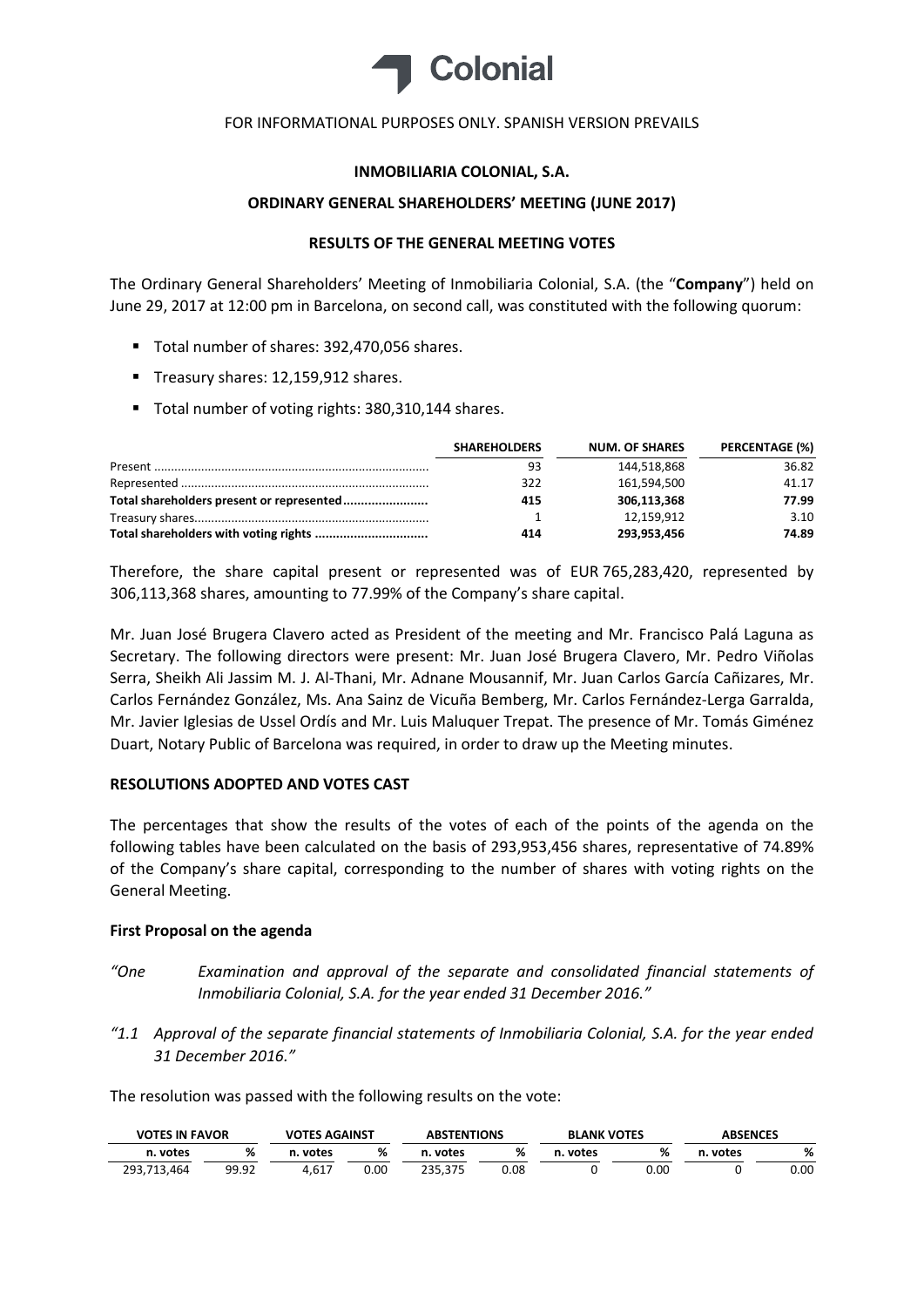

*"1.2* Approval of the consolidated financial statements of Inmobiliaria Colonial, S.A. for the year ended 31 *December* 2016*."*

The resolution was passed with the following results on the vote:

| <b>VOTES IN FAVOR</b> |       | <b>VOTES AGAINST</b> |      | <b>ABSTENTIONS</b> |      |       | <b>BLANK VOTES</b> |       | <b>ABSENCES</b> |  |
|-----------------------|-------|----------------------|------|--------------------|------|-------|--------------------|-------|-----------------|--|
| n. votes              | %     | votes                | %    | votes              | %    | votes | %                  | votes | %               |  |
| 293,713,464           | 99.92 | 4.617                | 0.00 | 235.375            | 0.08 |       | 0.00               |       | 0.00            |  |

#### **Second Proposal on the agenda**

- *"Two Examination and approval of the proposed distribution of profit for the year ended 31 December 2016. Distribution of dividends."*
- *"2.1 Examination and approval of the proposed distribution of profit for the year ended 31 December 2016."*

The resolution was passed with the following results on the vote:

|             | <b>VOTES IN FAVOR</b> |       | <b>VOTES AGAINST</b> |       | <b>ABSTENTIONS</b> |       | <b>BLANK VOTES</b> | <b>ABSENCES</b> |      |
|-------------|-----------------------|-------|----------------------|-------|--------------------|-------|--------------------|-----------------|------|
| n. votes    | %                     | votes | %                    | votes | %                  | votes |                    | . votes         | %    |
| 293,945,837 | 99.99                 | 3.819 | 0.00                 | 3.800 | 0.00               |       | ა.იი               |                 | 0.00 |

#### *"2.2 Distribution of dividends."*

The resolution was passed with the following results on the vote:

| <b>VOTES IN FAVOR</b> |       | <b>VOTES AGAINST</b> |      | <b>ABSTENTIONS</b> |      | <b>BLANK VOTES</b> |      | <b>ABSENCES</b> |      |
|-----------------------|-------|----------------------|------|--------------------|------|--------------------|------|-----------------|------|
| n. votes              | %     | votes                | %    | votes              | %    | votes              |      | votes           | %    |
| 293,945,853           | 99.99 | 3,803                | 0.00 | 3,800              | 0.00 |                    | 0.00 |                 | 0.00 |

#### **Third Proposal on the agenda**

*"Three Examination and approval of the separate and consolidated directors' reports of Inmobiliaria Colonial, S.A., and approval of the conduct of business by the Board of Directors for the year ended 31 December 2016."*

| <b>VOTES IN FAVOR</b> |       | <b>VOTES AGAINST</b> |      | <b>ABSTENTIONS</b> |      | <b>BLANK VOTES</b> | <b>ABSENCES</b> |       |      |  |
|-----------------------|-------|----------------------|------|--------------------|------|--------------------|-----------------|-------|------|--|
| n. votes              | %     | votes                | %    | . votes            | %    | . votes<br>n.      | %               | votes | %    |  |
| 293.714.964           | 99.92 | 3.819                | 0.00 | 234.673            | 0.08 |                    | 0.00            |       | 0.00 |  |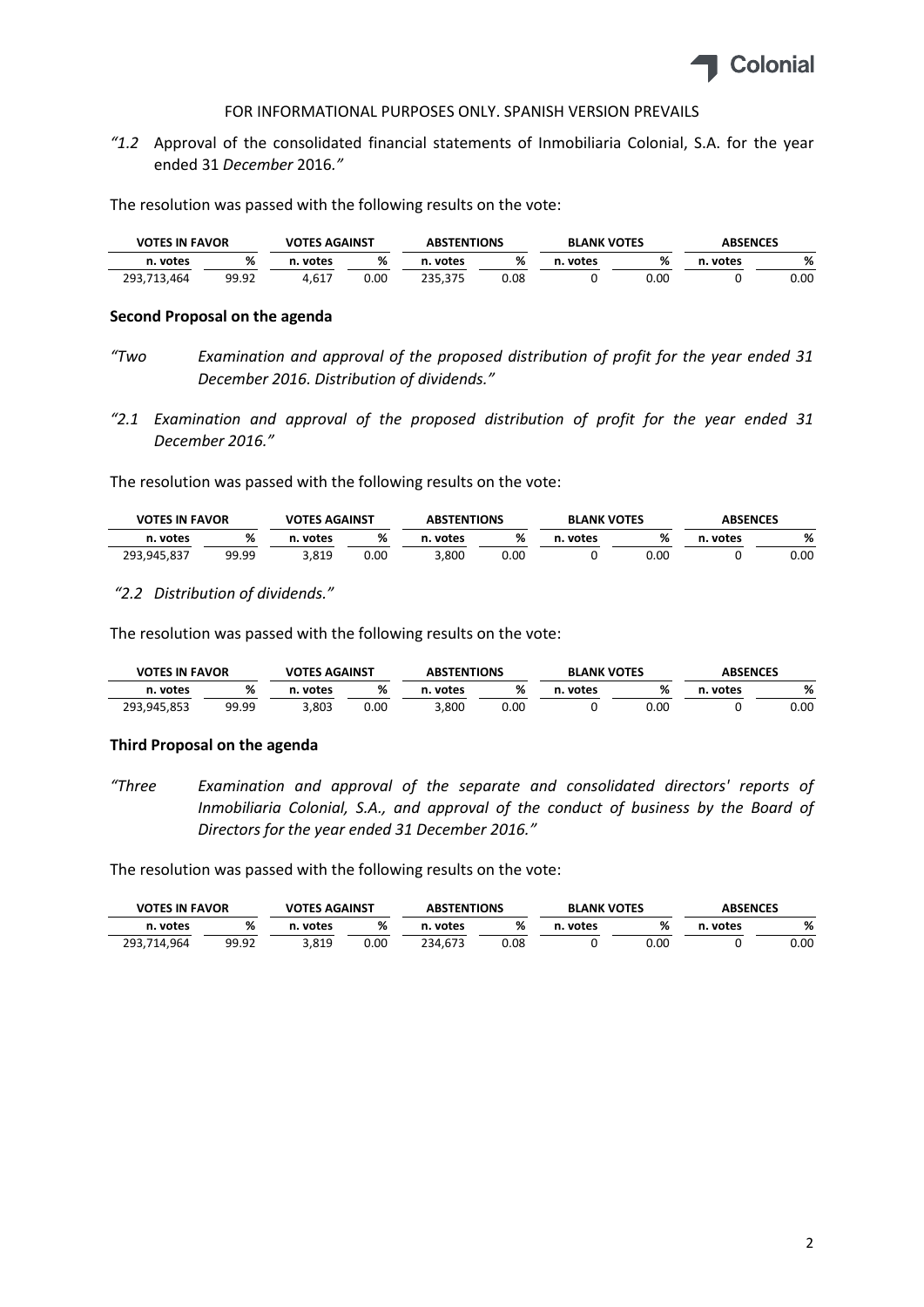

### **Forth Proposal on the agenda**

*"Four Examination and approval of Inmobiliaria Colonial, S.A.'s application to the special tax system for SOCIMIs and consequent amendment of the bylaws and General Meeting of Shareholders' Regulations. In this regard, the following is proposed: (i) Inmobiliaria Colonial, S.A.'s application to the special tax system for SOCIMIs; (ii) the amendment of Inmobiliaria Colonial, S.A.'s company name and transformation of book entries representing sharesinto registered book entriesfor the purposes of adaptation to the provisions of Law 11/2009 of 26 October governing Real Estate Investment Trusts; (iii) the amendment of Articles 1 ("Company name), 3 ("Business purpose), 5 ("Share capital") and 37 ("Reserves. Distribution of dividends") of the bylaws of Inmobiliaria Colonial, S.A. for the purposes of adaptation to the provisions of Law 11/2009 of 26 October governing Real Estate Investment Trusts; (iv) the addition of two new articles to the bylaws of Inmobiliaria Colonial, S.A. concerning ancillary provisions and special rulesfor the distribution of dividends; (v) the amendment of the General Meeting of Shareholders' Regulations of Inmobiliaria Colonial, S.A. for the purposes of adaptation to the new company name; and (vi) the delegation of powers."*

The resolution was passed with the following results on the vote:

| <b>VOTES IN FAVOR</b> |       | <b>VOTES AGAINST</b> |      |       | <b>ABSTENTIONS</b> |       | <b>BLANK VOTES</b> | <b>ABSENCES</b> |      |
|-----------------------|-------|----------------------|------|-------|--------------------|-------|--------------------|-----------------|------|
| n. votes              | %     | votes                | %    | votes | %                  | votes |                    | . votes         | %    |
| 293,945,837           | 99.99 | 3,819                | 0.00 | 3,800 | 0.00               |       | 00.ر               |                 | 0.00 |

#### **Fifth Proposal on the agenda**

*"Five Authorisation to the Board of Directors for the buyback of treasury shares. Revocation of the authorisation granted through resolution eight of the Ordinary General Meeting on 30 June 2014."*

The resolution was passed with the following results on the vote:

| <b>VOTES IN FAVOR</b> |       | <b>VOTES AGAINST</b> |      | <b>ABSTENTIONS</b> |      | <b>BLANK VOTES</b> |      | <b>ABSENCES</b> |      |
|-----------------------|-------|----------------------|------|--------------------|------|--------------------|------|-----------------|------|
| n. votes              |       | votes                | ℅    | . votes            | %    | votes              |      | n. votes        | %    |
| 284,898,825           | 96.92 | .758.001             | 2.98 | 296.630            | 0.10 |                    | ა.იი |                 | 0.00 |

#### **Sixth Proposal on the agenda**

*"Six Authorisation for the Board of Directors, in accordance with Article 297.1 b) of the Spanish Limited Liability Companies Law, to increase the share capital, within a maximum period of five years, through monetary contributions, up to half of the amount of the share capital, on one or more occasions, at the time and for the amount it deems appropriate. Within this maximum amount, the Board of Directors is empowered to disapply pre‐emptive rights, limited to a maximum overall nominal amount equal to 20% of the share capital. Revocation of the authorisation granted through resolution nine of the Ordinary General Meeting of Shareholders on 28 June 2016."*

|             | <b>VOTES IN FAVOR</b> |            | <b>VOTES AGAINST</b> |             | <b>ABSENCES</b><br><b>ABSTENTIONS</b><br><b>BLANK VOTES</b> |             |      |          |      |
|-------------|-----------------------|------------|----------------------|-------------|-------------------------------------------------------------|-------------|------|----------|------|
| n. votes    | %                     | . votes    | %                    | votes<br>n. | %                                                           | votes<br>n. |      | n. votes | %    |
| 252.620.759 | 85.94                 | 41.328.897 | 14.06                | 3,800       | 0.00                                                        |             | ວ.໐໐ |          | 0.00 |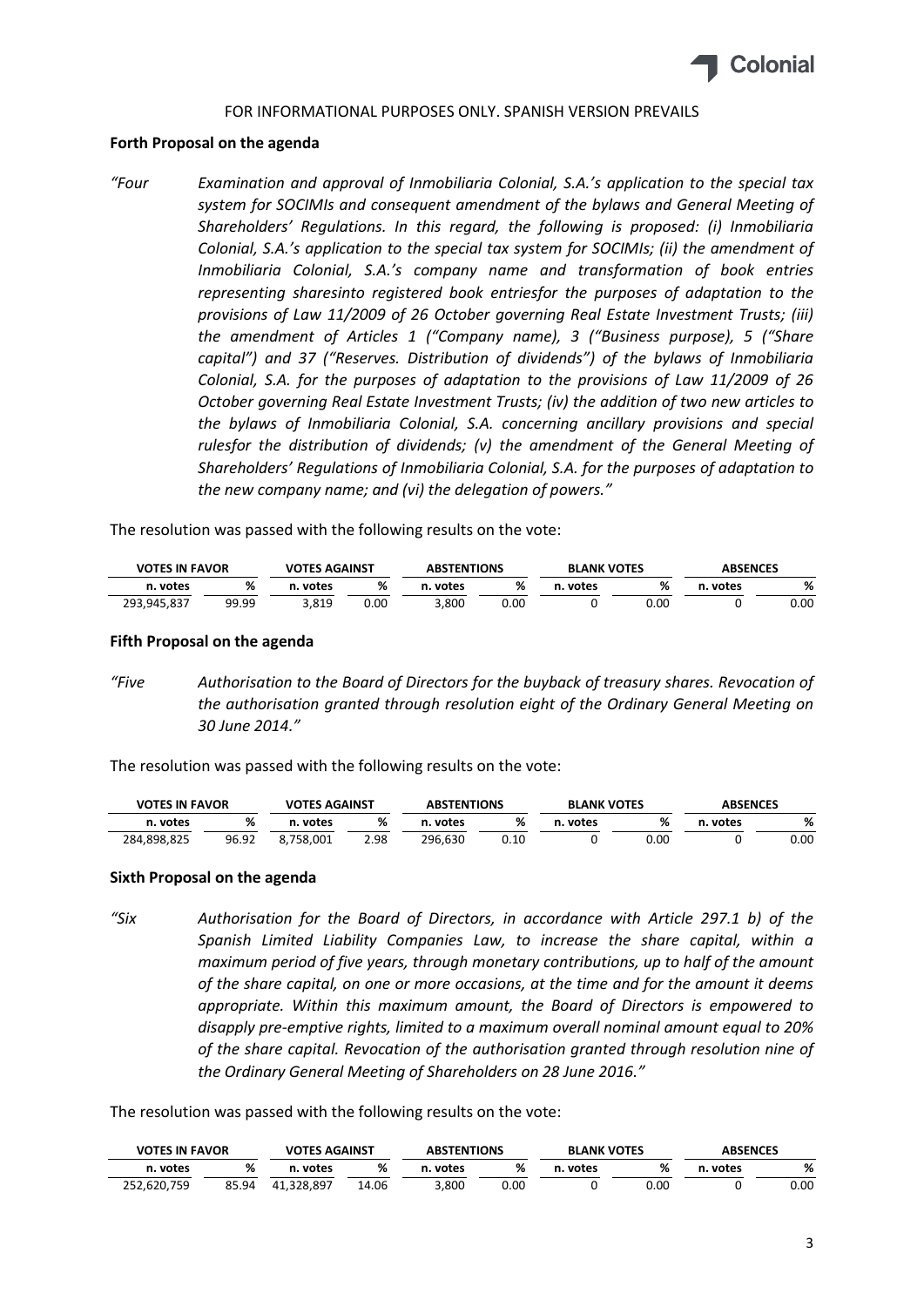

#### **Seventh Proposal on the agenda**

*"Seven Authorisation to reduce the timeline for convening extraordinary general meetings of Inmobiliaria Colonial, S.A., pursuant to the provisions of Article 515 of the Spanish Limited Liability Companies Law."*

The resolution was passed with the following results on the vote:

| <b>VOTES IN FAVOR</b> |       | <b>VOTES AGAINST</b> |       |             | <b>ABSTENTIONS</b> |       | <b>BLANK VOTES</b> |         |      | <b>ABSENCES</b> |  |
|-----------------------|-------|----------------------|-------|-------------|--------------------|-------|--------------------|---------|------|-----------------|--|
| n. votes              | %     | . votes              | %     | votes<br>n. | %                  | votes | %                  | . votes | %    |                 |  |
| 264,089,416           | 89.84 | 29.860.240           | 10.16 | ,800،       | 0.00               |       | 0.00               |         | 0.00 |                 |  |

#### **Eighth Proposal on the agenda**

*"Eight Establishment of the number of Board members."*

The resolution was passed with the following results on the vote:

| <b>VOTES IN FAVOR</b> |       | <b>VOTES AGAINST</b> |      | <b>BLANK VOTES</b><br><b>ABSTENTIONS</b> |      | <b>ABSENCES</b> |      |         |      |
|-----------------------|-------|----------------------|------|------------------------------------------|------|-----------------|------|---------|------|
| n. votes              |       | votes                | %    | votes                                    | %    | votes           |      | . votes | %    |
| 293,653,009           | 99.90 | 296.631              | 0.10 | 3.816                                    | 0.00 |                 | 0.OC |         | 0.00 |

### **Ninth Proposal on the agenda**

*"Nine Extension of the Share Allocation Plan approved by the General Meeting on 21 January 2014."*

The resolution was passed with the following results on the vote:

| <b>VOTES IN FAVOR</b> |          | <b>VOTES AGAINST</b> |       | <b>ABSTENTIONS</b> |      |       | <b>ABSENCES</b><br><b>BLANK VOTES</b> |       |      |  |
|-----------------------|----------|----------------------|-------|--------------------|------|-------|---------------------------------------|-------|------|--|
| n. votes              | ٥/<br>70 | votes                | %     | votes              | %    | votes | %                                     | votes | %    |  |
| 218,959,927           | 74.49    | 72.084.942           | 24.52 | 2,908,587          | 0.99 |       | 0.00                                  |       | 0.00 |  |

### **Tenth Proposal on the agenda**

*"Ten Voting, for consultation purposes, on the Annual Remuneration Report concerning the directors of Inmobiliaria Colonial, S.A. for 2016."*

| <b>VOTES IN FAVOR</b> |       | <b>VOTES AGAINST</b> |      | <b>ABSTENTIONS</b> |      | <b>BLANK VOTES</b> |      | <b>ABSENCES</b> |      |
|-----------------------|-------|----------------------|------|--------------------|------|--------------------|------|-----------------|------|
| n. votes              | %     | votes                | ℅    | votes              | %    | votes              | %    | . votes         | %    |
| 269,677,313           | 91.74 | 24.272.343           | 8.26 | 3,800              | 0.00 |                    | 0.00 |                 | 0.00 |